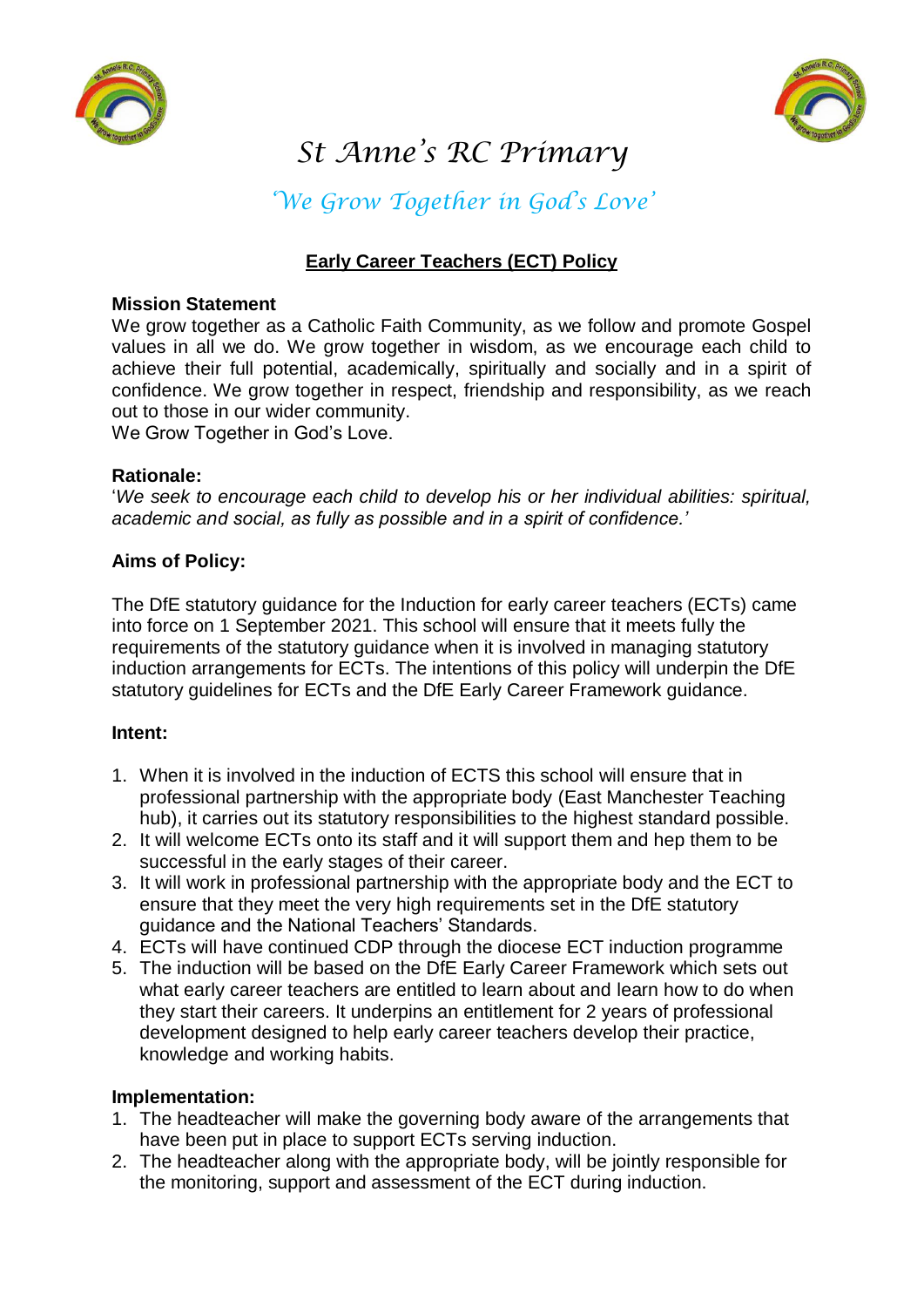- 3. The school will check that the ECT has been awarded QTS and agree, in advance of the ECT starting the induction programme, which body will act as the appropriate body. The headteacher will notify the appropriate body when an ECT is taking up a post.
- 4. The school will ensure that the requirements for a suitable post for induction are met and it will appoint a qualified teacher with the ability and sufficient time to carry out their role effectively as the induction tutor.
- 5. The school will appoint a mentor to support the ECT and it will ensure that the mentor has the appropriate skills and time to be effective.
- 6. The school will provide the ECT with a reduced timetable. In the first year (terms 1-3) of induction an ECT will not teach more than 90% of the timetable of the school's existing teachers on the main pay range and in the second year (terms 4-6) of induction will not teach more than 95%. The time off timetable will be used to enable the ECT to undertake activities in the induction programme. This will be in addition to the timetable reduction in respect of planning, preparation and assessment time (PPA) that all teachers receive.
- 7. ECTs will have formal assessments carried out by either the headteacher or the induction tutor.
- 8. The induction tutor will be expected to review the ECT's progress against the Teachers' Standards throughout the induction period, with progress reviews taking place in each term.
- 9. The headteacher will ensure the ECT's progress is reviewed regularly, including through observations of and feedback on their teaching and that assessments are carried out and reports completed and sent to the appropriate body.
- 10.The headteacher will act early, alerting the appropriate body in cases where an ECT may be at risk of not completing induction satisfactorily and ensure thirdparty observation of an ECT who may be at risk of not performing satisfactorily against the Teachers' Standards.
- 11.If it becomes apparent that an ECT is not making satisfactory progress in the first formal assessment, the appropriate body will be informed, and the headteacher will ensure that additional monitoring and support measures are put in place immediately. The ECT will be made aware of where they need to improve their practice and given every opportunity to raise their performance.
- 12.The headteacher will participate appropriately in the appropriate body's quality assurance procedures; and retain all relevant documentation/evidence/forms on file for six years.
- 13.The headteacher will make a recommendation to the appropriate body on whether the ECT's performance against the Teachers' Standards is satisfactory or requires an extension.
- 14.The headteacher will notify the appropriate body if an ECT serving induction leaves the institution.

## **Impact:**

- 1. Through its commitment this school will ensure that it provides a high quality of induction experience for Early Career Teachers.
- 2. The induction process for ECTs will meet the statutory requirements set out in the DfE guidelines and will be based on the DfE Early Career Framework. This induction will ensure that early career teachers develop excellent practice, knowledge and working habits.